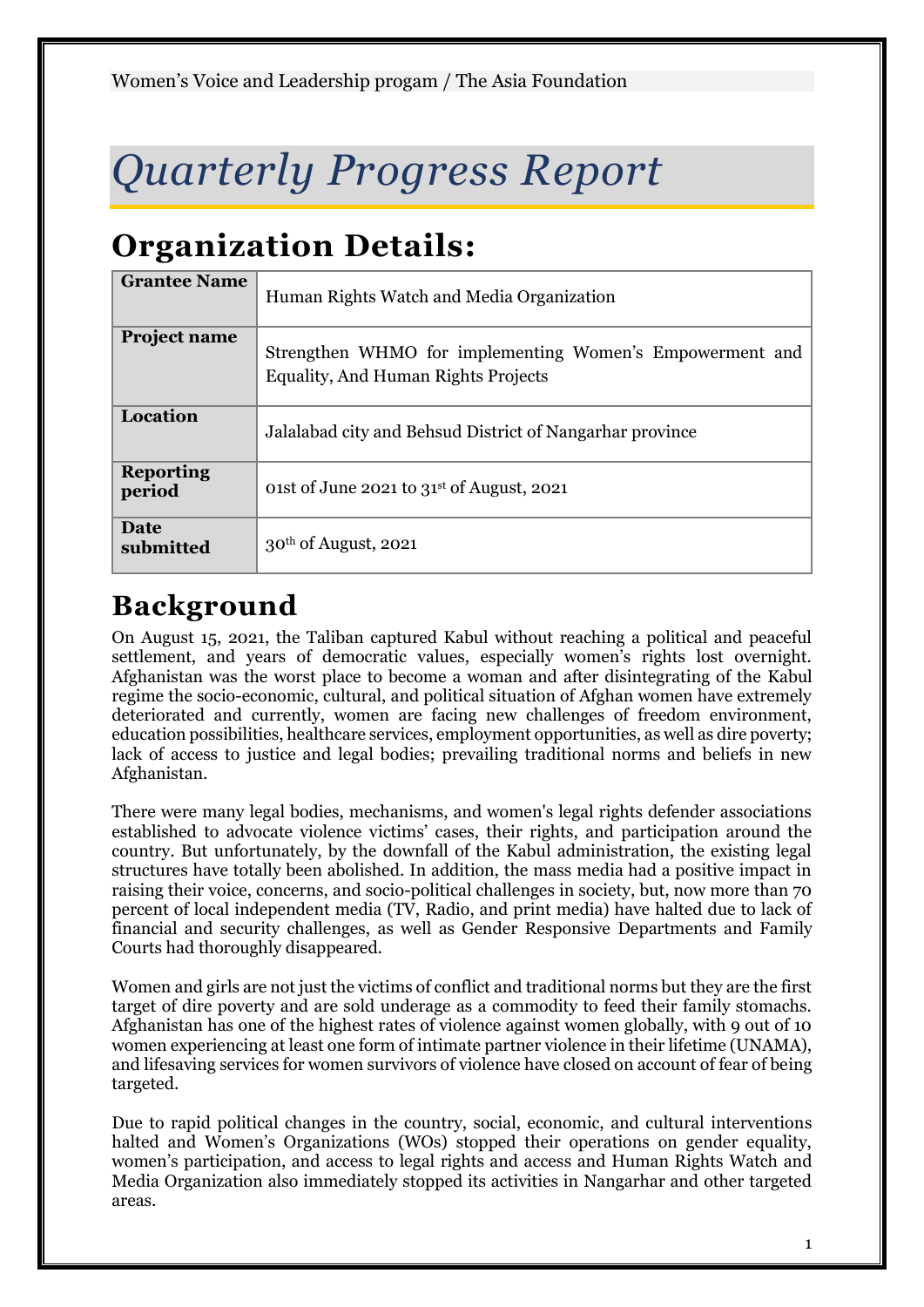# **Summary**

As per the project plan, the activities achieved under the second quarter report from 1<sup>st</sup> June, 2021 until 30th August 2021 were as follows:

# **I. Activities Status:**

#### **a. Tasks/activities accomplished during reporting period. Please explain fully the progress against target as planned per approved annual work plan.**

- WHMO conducted 3 theatres in Behsud district regarding women's rights and violence against women and girls and more than 280 students, teachers, youth, women, and community leaders participated in all street theatres watching the message that women have the right to participate on equal terms with men in social and political engagement and opportunities at all levels of the society including peace processes.
- Broadcasted 2 radio round-table shows about women's legal rights and violence against women and girls.
- Developed and prepared 10 minutes HD women rights and EVAW Documentary (recorded, sounding, edited)
- 4 news articles on Women's Rights and EVAW through published through "The Daily Afghanistan" awareness on freedom of movement, freedom of thought and religion, freedom of rights relating to family life and children.
- 4 advocacy billboards on EVAW on Women Rights developed and installed to create awareness concerning EVAW, Women's Legal Rights, and children's early marriages in the target community.
- WHMO WVL Team conducted several stakeholder meetings with the department of women affairs, the Afghanistan Independent Human Rights Commission, the department of social affairs, the department of youth, the Department of Culture and information, and the women's rights organizations.

| b. Provide detail of the Direct beneficiaries reached under any performed |
|---------------------------------------------------------------------------|
| activities as per your approved work plan.                                |

| S/N | <b>Description</b><br><b>Target</b><br>of the<br>performed<br>activity |                         | <b>Beneficiaries</b><br>covered<br>(Previous<br>reporting<br>period |             | <b>Beneficiaries</b><br>covered (this<br>reporting<br>period |     | <b>Beneficiaries</b><br>covered<br><b>(Cumulative)</b> |             |               |
|-----|------------------------------------------------------------------------|-------------------------|---------------------------------------------------------------------|-------------|--------------------------------------------------------------|-----|--------------------------------------------------------|-------------|---------------|
|     |                                                                        | <b>Total</b><br>project | <b>This</b><br>year<br>only                                         | <b>Male</b> | Female                                                       |     | Male   Female                                          | <b>Male</b> | <b>Female</b> |
|     | <b>Street theatres</b>                                                 | 6000                    | 2000                                                                | 400         | 150                                                          | 100 | 230                                                    | 500         | 380           |

#### **c. Tasks/activities planned but delayed or not accomplished during reporting period.**

During the reporting period, TV talk shows, awareness workshops, street theatres, advocacy billboards, and publishing of advocacy articles were postponed due to disintegrating of the Kabul administration.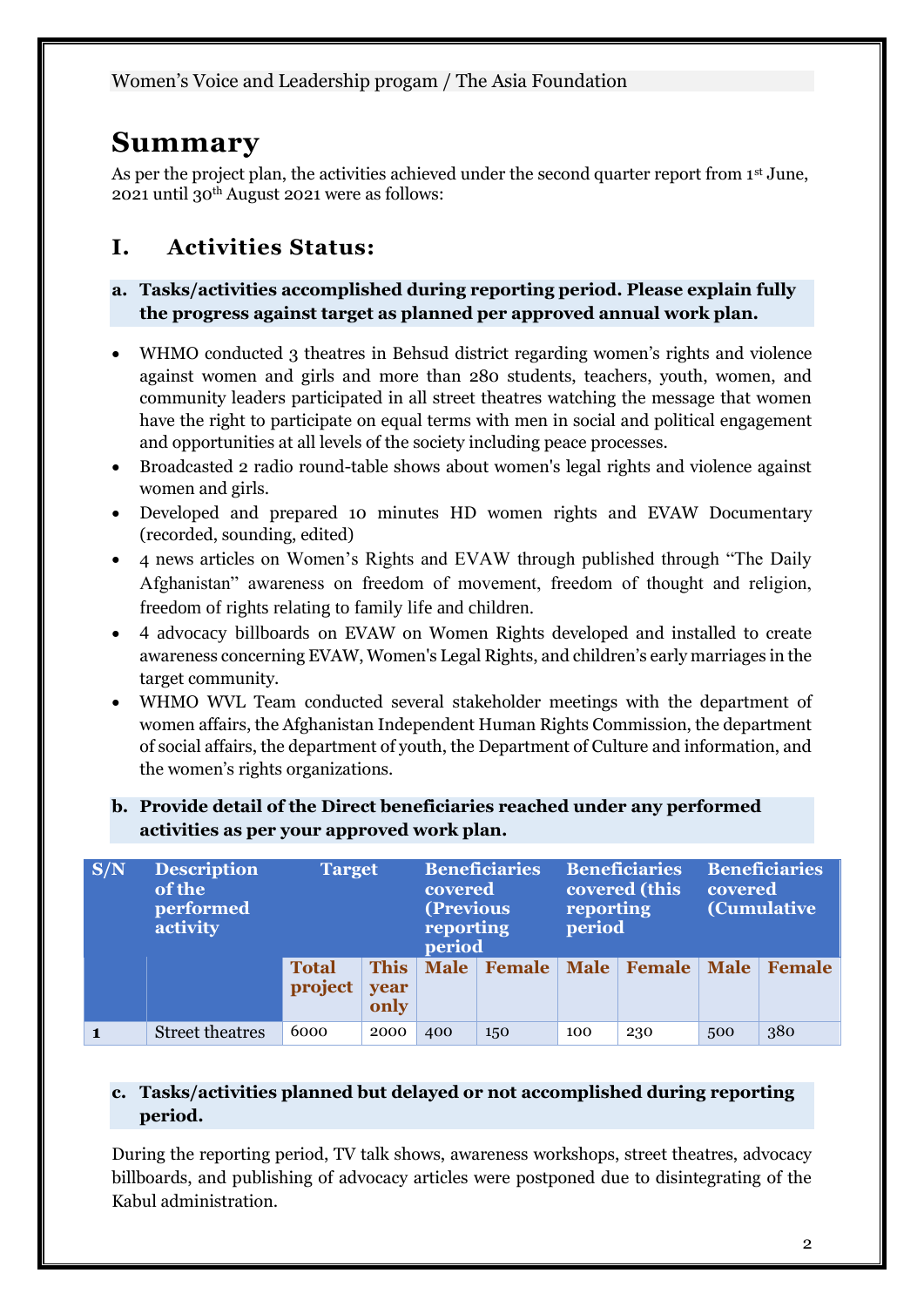#### **d. Reasons for delay or failure to accomplish planned activities during reporting period. How the organization is planning to address the gaps as a result of delay.**

The activities have been delayed due to collapsing the Kabul regime and political change in the country. The WHMO team regularly monitors the cultural and political situation, now more space is available for organizations to plan and address the gaps. WHMO had several meetings with the department of cultural and information and economy regarding project objectives and re-organization of activities. The WVL team is welcome to work under the de facto authorities of the Taliban in Nangarhar province.

## **Program Activities:**

**Activity 1 Heading**: **Street Theatre on Women Rights and EVAW and showing of documentary in villages**



**Picture 1: First Theater Show Picture 2: 2nd Theater Show Picture 3: 3rd Theater Show**

**ACTIVITY STATUS**  Project Details/Action Plan • On the 31st of June, the first theater show was held for 30 women, girls, and students in Araban Hight School of Nangarhar province. The main purpose of this theatre was to raise community women and activists' awareness on women's education and social barriers hindering girls. • On the 24th of July conducted its second theatre show in Behsoud district of Nangarhar province. More than 100 students and teachers graced the show with their presence. • On the 25th of July, WHMO Nangarhar Team held its third theatre show in Behsoud district and more than 200 female students and teachers took part. The main purpose of this theatre was to raise community women and activists' awareness on women's education and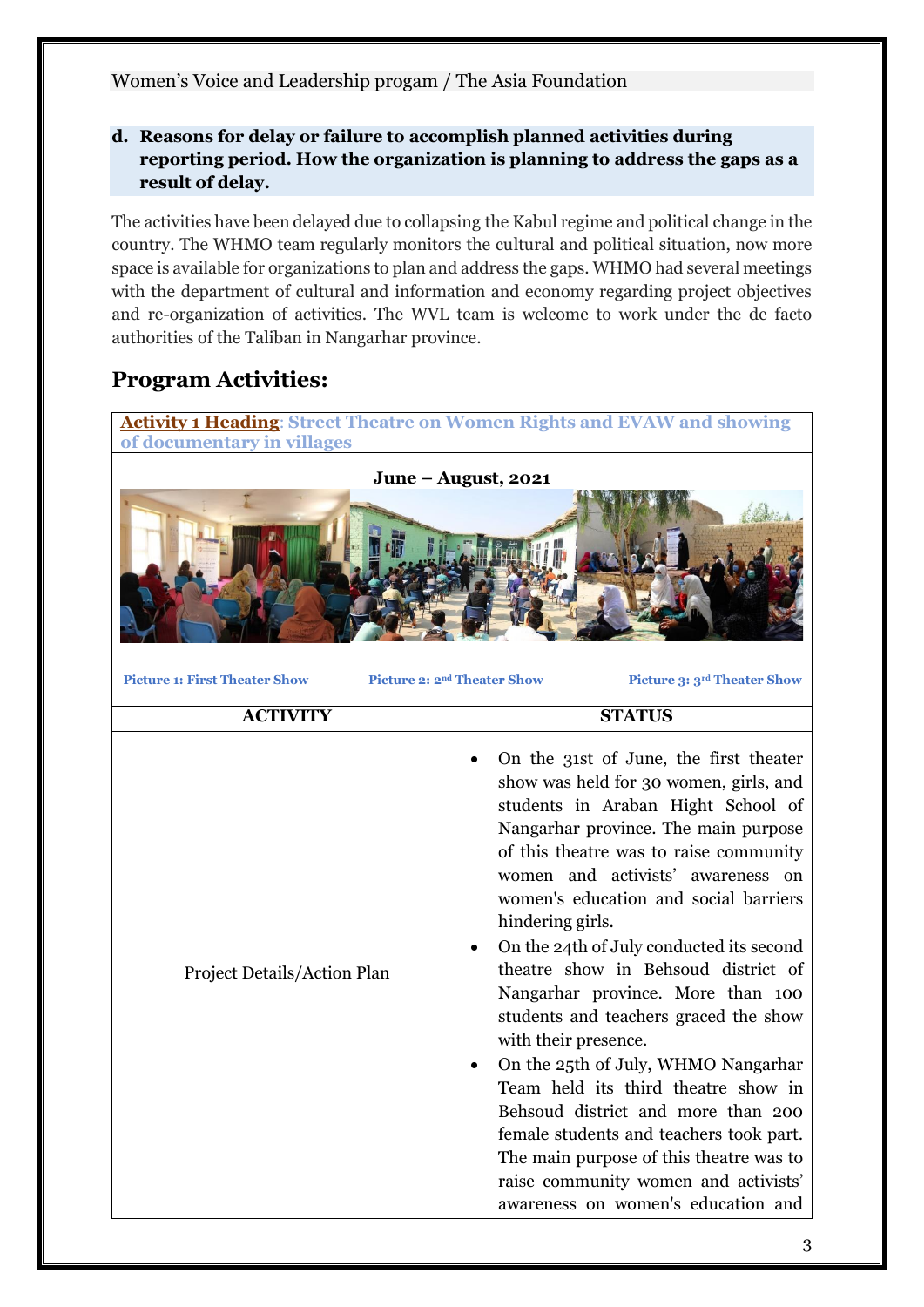|                    | social barriers hindering girls. During                                                                                                                                                                                     |
|--------------------|-----------------------------------------------------------------------------------------------------------------------------------------------------------------------------------------------------------------------------|
|                    | the reporting period so far, WHMO has                                                                                                                                                                                       |
|                    | conducted five street theater shows in                                                                                                                                                                                      |
|                    | different areas.                                                                                                                                                                                                            |
|                    | More than 380 participants' mindset,<br>٠<br>attitude and behavior positively altered<br>regarding gender inequalities and family<br>violence.                                                                              |
| <b>Key Results</b> | There were youths, community leaders,<br>women, teachers, and students who<br>became aware of the noxious impact of<br>violence on family, its structure and<br>children development.                                       |
|                    | Their knowhow was developed that how<br>٠<br>women can realize their legal rights and<br>can find a solution and way out from<br>violent environment to a peaceful<br>Islamic<br>based<br>environment<br>on<br>perspective. |
|                    | They expressed their commitment to<br>work for women due<br>rights<br>in<br>compliance with Islamic perspective as<br>well as to eliminate violence against<br>women in their families.                                     |
|                    | It is expected that an<br>enabling<br>environment for women and girls would<br>be created where justice would rule, men<br>and women sharing equal rights with<br>zero violence.                                            |

#### **Activity 2 Heading: Women Rights & EVAW Documentary Preparation: June – August 2021**

#### **<https://www.youtube.com/watch?v=jKayWuFwXLs>**



Women Rights & EVAW Documentary 45 views • 1 Jul 2021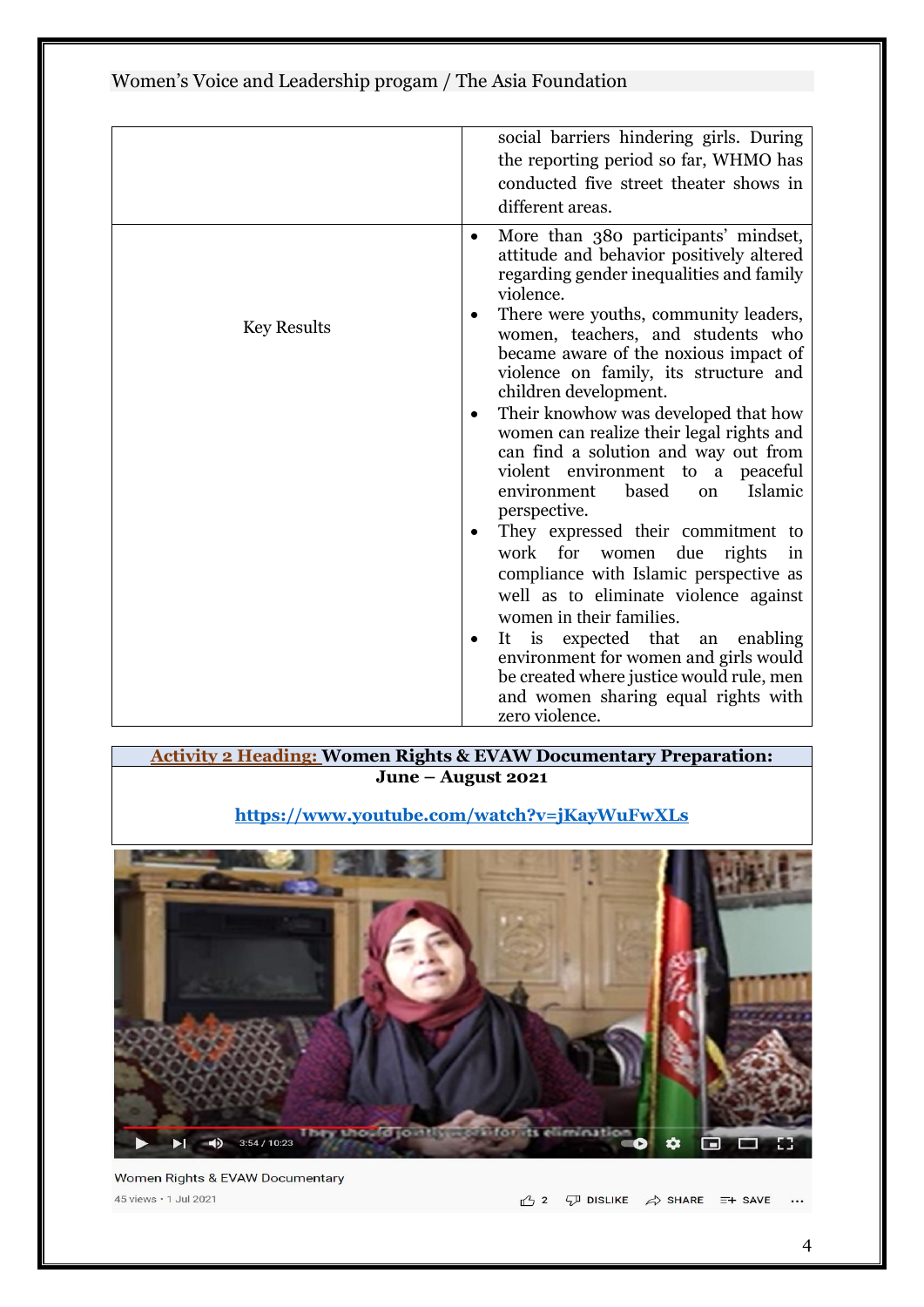| <b>ACTIVITY</b>             | <b>STATUS</b>                                                                                                                                                                                                                                                                                                                                                                                                                             |
|-----------------------------|-------------------------------------------------------------------------------------------------------------------------------------------------------------------------------------------------------------------------------------------------------------------------------------------------------------------------------------------------------------------------------------------------------------------------------------------|
| Project Details/Action Plan | On the 2nd of June, 2021, WHMO produced<br>10 minutes HD documentary on women's<br>rights and the elimination of families against<br>women and girls.<br>WVL project Team developed an EVAW<br>documentary script based on Islamic values<br>in terms of women's rights to different forms<br>of violence against women and girls in the<br>country. The documentary has<br>been<br>professionally recorded, edited,<br>and<br>finalized. |

**Activity 3 Heading: Radio Round Table Talks of Women Rights & EVAW. June – August 2021**

AU P.AM.

WVLAfgh



Picture 1: Roundtable Picture **Picture 2: Roundtable Picture** 

1<sup>st</sup> Talk: https://youtu.be/wLpMKQ7kjso

**3rd Talk:** <https://youtu.be/mbYq3CCw7Hs>**4th Talk:** <https://youtu.be/iDIkzSuZMNU>

**z<sup>nd</sup> Talk:** https://youtu.be/ D9 SC JuWQ

| <b>Produced and Broadcasted Radio Prgrams</b> |                                                                                                                                                                                                                                                                                                                                                                                                                                                                                                                                                                                                                                                                                                                                                      |  |  |
|-----------------------------------------------|------------------------------------------------------------------------------------------------------------------------------------------------------------------------------------------------------------------------------------------------------------------------------------------------------------------------------------------------------------------------------------------------------------------------------------------------------------------------------------------------------------------------------------------------------------------------------------------------------------------------------------------------------------------------------------------------------------------------------------------------------|--|--|
| <b>ACTIVITY</b>                               | <b>STATUS</b>                                                                                                                                                                                                                                                                                                                                                                                                                                                                                                                                                                                                                                                                                                                                        |  |  |
| Project Details/Action Plan                   | On 22 June 2021 the fourth radio round<br>table was conducted on women's rights<br>and access to justice through a local radio<br>partner (Muram FM)<br>On 29 July 2021. WHMO media team<br>has broadcasted the Fourth radio round-<br>tables on women's rights and EVAW.<br>The program invited honorable guests<br>during discussion unearthed the areas<br>which prevent women from actively<br>taking part in education and employment.<br>Based on the calls' feedback, the<br>program sounds successful as it has<br>positively altered citizens' perceptions<br>and mindsets. WHMO accomplished the<br>fourth radio talk-show on women's basic<br>and legal rights and their access to justice<br>through a local radio partner (Muram<br>FM) |  |  |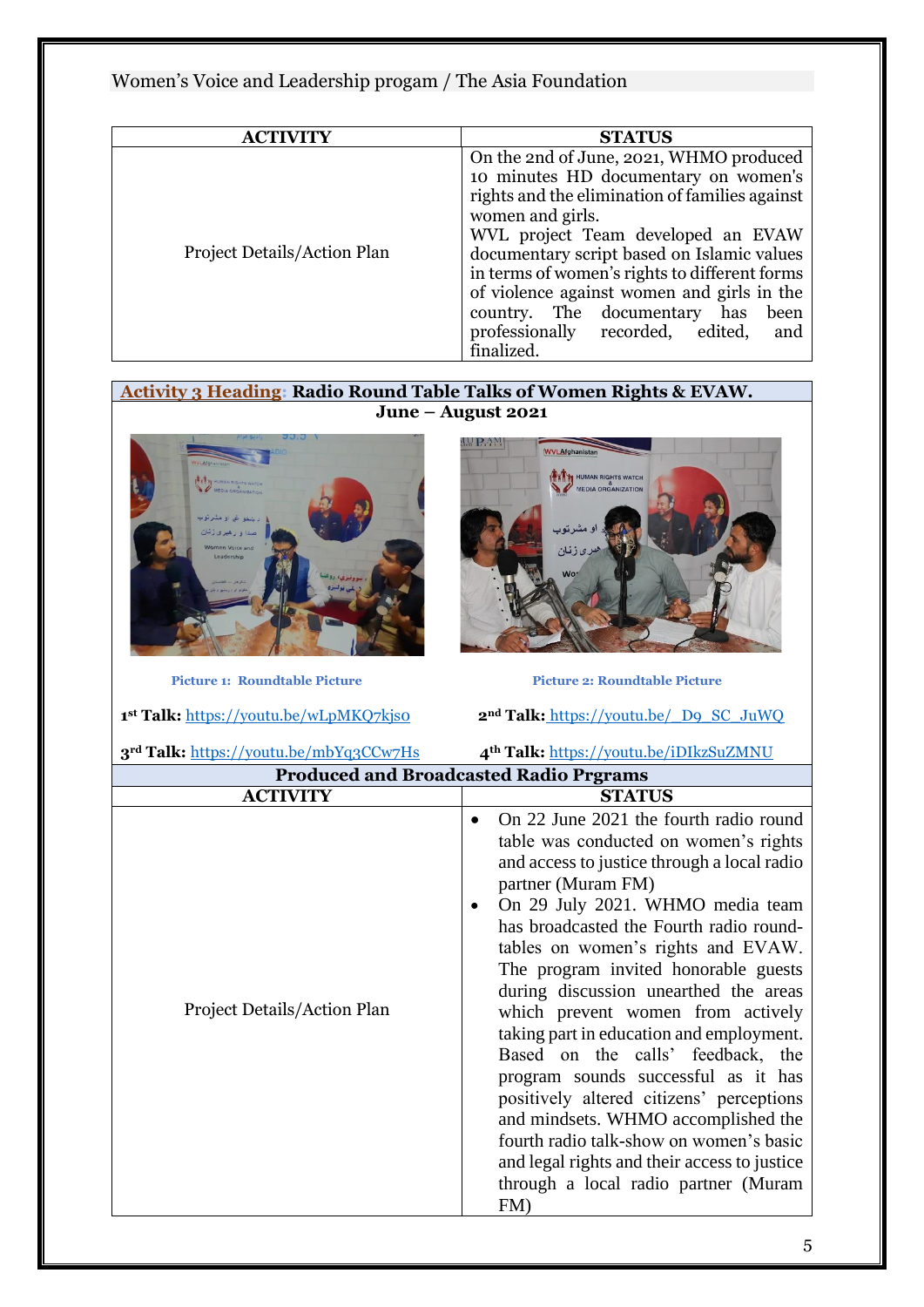| <b>Key Results</b> | • The invited guests deftly addressed the<br>issue of women's legal rights and family<br>violence in the Afghan community.<br>They shed light on the factors causing<br>family violence as well as their negative<br>impacts on the children's mental and<br>physical growth as well as life.<br>• People became aware of women's basic<br>rights and the reasons causing violence<br>in families and communities.<br>• It is expected that an enabling<br>environment for women and girls would<br>be created where justice would rule, men<br>and women would share equal rights<br>with zero violence. |
|--------------------|-----------------------------------------------------------------------------------------------------------------------------------------------------------------------------------------------------------------------------------------------------------------------------------------------------------------------------------------------------------------------------------------------------------------------------------------------------------------------------------------------------------------------------------------------------------------------------------------------------------|

| <b>Activity 4 Heading: TV Talk Shows on Women Rights and VAW:</b> |                                                                                                                             |  |
|-------------------------------------------------------------------|-----------------------------------------------------------------------------------------------------------------------------|--|
| June – August 2021                                                |                                                                                                                             |  |
| <b>ACTIVITY</b>                                                   | <b>STATUS</b>                                                                                                               |  |
| Project Details/Action Plan                                       | The TV program was scheduled with Sharq<br>TV station in Nangarhar province, but due to<br>the disintegration of the regime |  |

| <b>Activity 5 Heading: Articles in Newspapers &amp; Magazines on EVAW &amp; Women</b><br><b>Rights</b>                                                                                                                                                                                                                                                  |                                                                                                                                                                                                                                                                                                                                                                                                                                                                                                                                                                                                    |  |
|---------------------------------------------------------------------------------------------------------------------------------------------------------------------------------------------------------------------------------------------------------------------------------------------------------------------------------------------------------|----------------------------------------------------------------------------------------------------------------------------------------------------------------------------------------------------------------------------------------------------------------------------------------------------------------------------------------------------------------------------------------------------------------------------------------------------------------------------------------------------------------------------------------------------------------------------------------------------|--|
| June – August 2021                                                                                                                                                                                                                                                                                                                                      |                                                                                                                                                                                                                                                                                                                                                                                                                                                                                                                                                                                                    |  |
| <b>Article 1st:</b><br>http://www.dailyafghanistan.com/opinion_detail.php?post_id=156974<br>Article 2nd:<br>http://www.dailyafghanistan.com/opinion_detail.php?post_id=157120<br>Article 3rd:<br>http://www.dailyafghanistan.com/opinion_detail.php?post_id=157073<br>Article 4th:<br>http://www.dailyafghanistan.com/opinion detail.php?post id=156974 |                                                                                                                                                                                                                                                                                                                                                                                                                                                                                                                                                                                                    |  |
| <b>ACTIVITY</b>                                                                                                                                                                                                                                                                                                                                         | <b>STATUS</b>                                                                                                                                                                                                                                                                                                                                                                                                                                                                                                                                                                                      |  |
| Project Details/Action Plan                                                                                                                                                                                                                                                                                                                             | WHMO published its four-news article on<br>Women's Rights and EVAW through "The<br>Daily Afghanistan" on:<br>$31st$ , of June, 2021<br>1. $12^{th}$ of July, 2021<br>2. $17^{th}$ of July, 2021<br>3. $26^{th}$ of July, 2021<br>The article can access both online and offline<br>to positively change people's attitudes and<br>behaviors. These articles will raise people's<br>awareness of freedom of movement, freedom<br>of thought and religion, freedom of rights<br>relating to family life and children, rights<br>relating<br>citizenship,<br>political<br>to<br>and<br>participation. |  |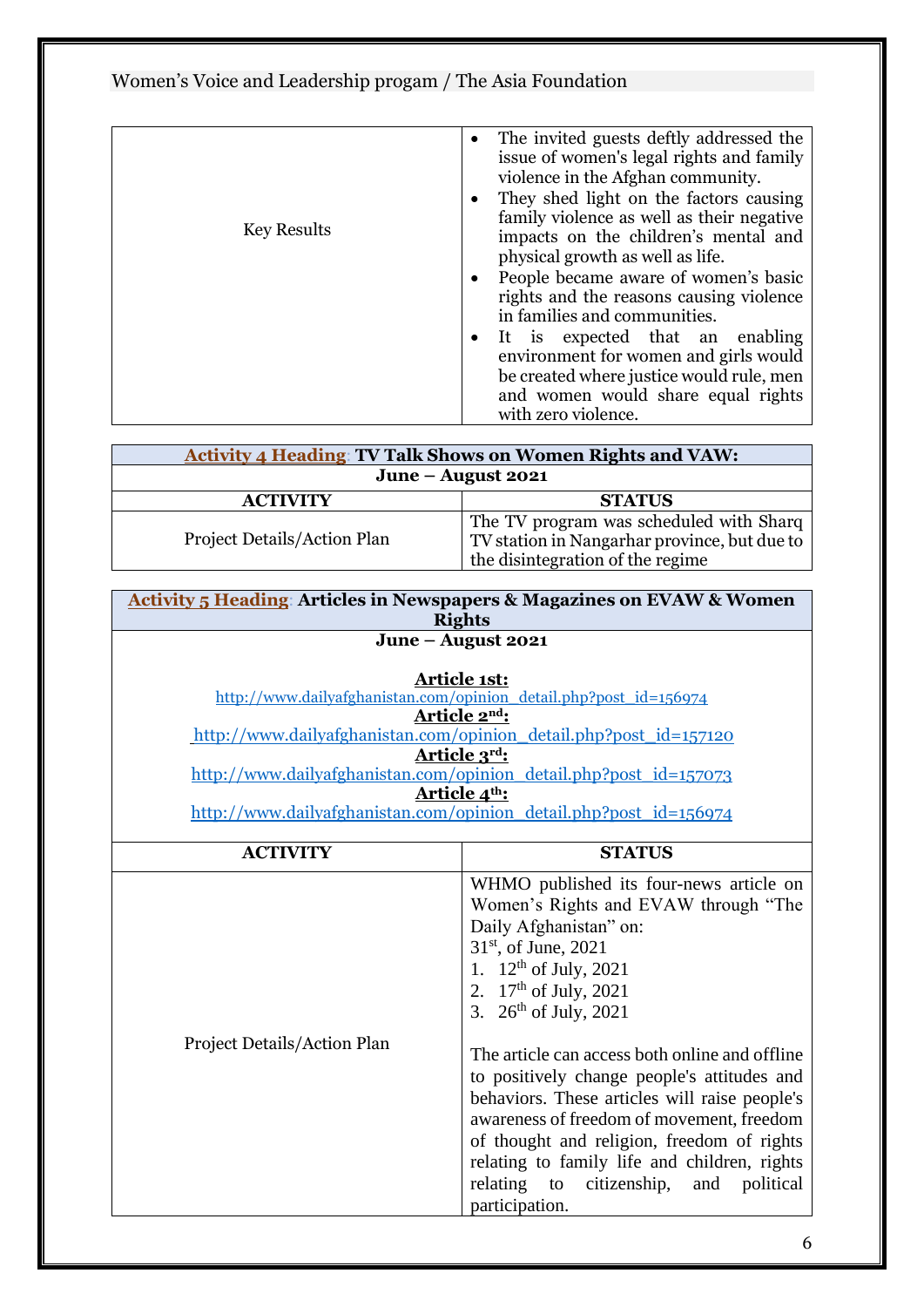**Activity 7 Heading**: **Advocacy of EVAW on Women Rights through Billboards June – August, 2021**



**Picture 1:** Advocacy Billboard **Picture2:** Advocacy Billboard





| Picture 3: Advocacy Billboard | Picture 4: Advocacy Billboard                                                                                                                                                                                                                                                                                                                                                                                                                                                                                                                                                                                          |  |  |
|-------------------------------|------------------------------------------------------------------------------------------------------------------------------------------------------------------------------------------------------------------------------------------------------------------------------------------------------------------------------------------------------------------------------------------------------------------------------------------------------------------------------------------------------------------------------------------------------------------------------------------------------------------------|--|--|
| <b>ACTIVITY</b>               | <b>STATUS</b>                                                                                                                                                                                                                                                                                                                                                                                                                                                                                                                                                                                                          |  |  |
| Project Details/Action Plan   | On 22 June 2021 two Billboards of<br>$\bullet$<br>Advocacy on EVAW on Women Rights<br>were developed and installed to create<br>awareness concerning EVAW, Women's<br>Legal Rights, and children's early<br>marriages in the target community in<br>Araban village of Behsud district in<br>Nangarhar province.<br>One 11 July 2021, WHMO has fixed and<br>٠<br>installed two Advocacy Billboards to<br>create awareness with reference to<br>EVAW, Women legal Rights<br>and<br>children's early marriages in the target<br>community on 11 of July in Araban<br>village of Behsud district in Nangarhar<br>province. |  |  |
| <b>Key Results</b>            | It is expected that these billboards will<br>increase people's awareness of women's<br>and children's legal rights so that they<br>may no longer remain victims of physical<br>and mental abuse and discrimination.<br>Billboards fixed creating awareness<br>$\bullet$<br>concerning EVAW and children's early<br>marriages in the target community.                                                                                                                                                                                                                                                                  |  |  |

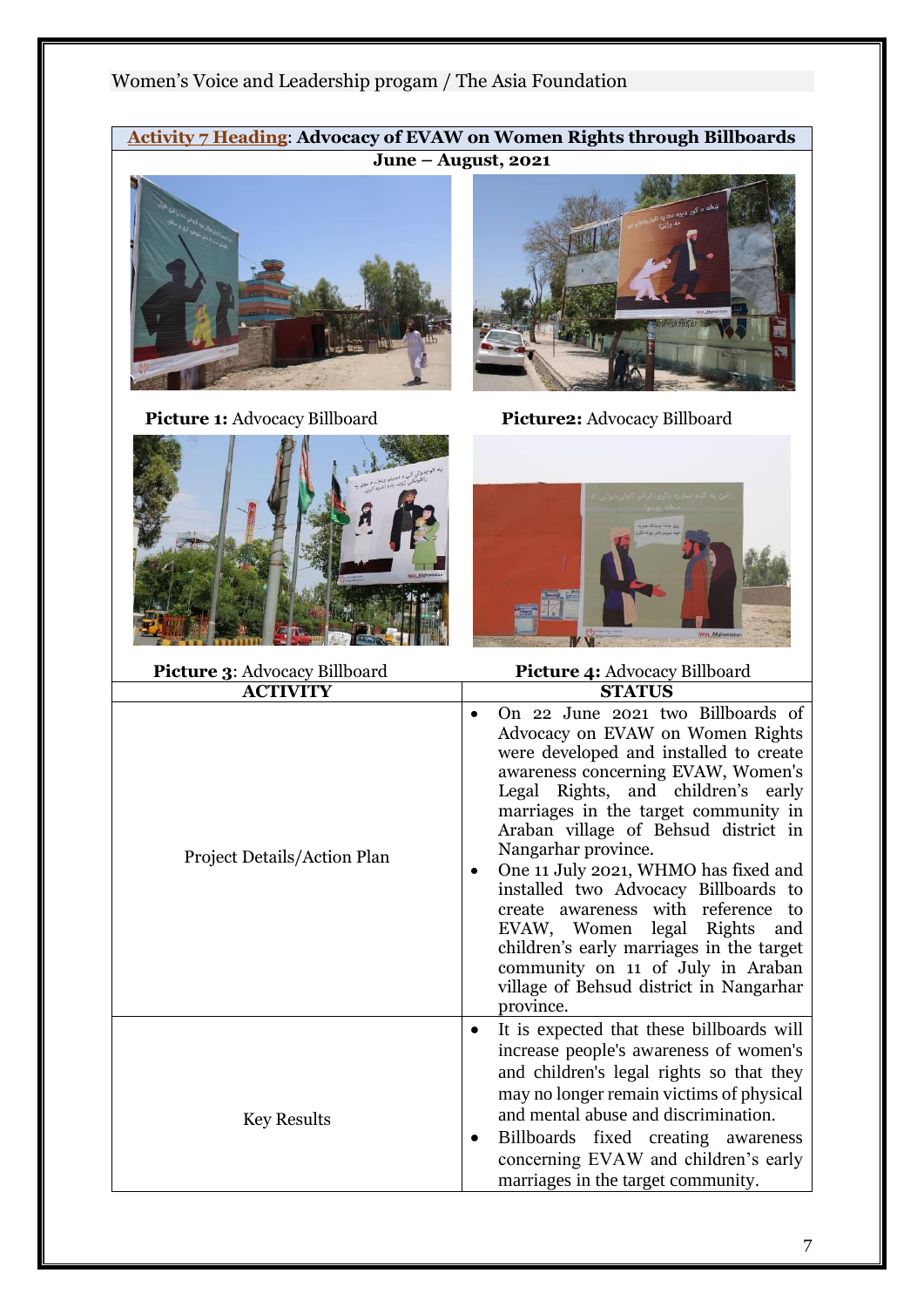|  | • Local people's attitudes and behaviour<br>positively affected.                 |
|--|----------------------------------------------------------------------------------|
|  | Youth girls and women understanding<br>built on their basic rights of education, |
|  | healthcare, and employment.                                                      |
|  | People letting their daughters complete                                          |
|  | their education before                                                           |

| <b>Activity 8 Heading: Printing of Advocacy Material for dissemination in</b><br>villages |                                                                                                                                                             |  |
|-------------------------------------------------------------------------------------------|-------------------------------------------------------------------------------------------------------------------------------------------------------------|--|
| June - August 2021                                                                        |                                                                                                                                                             |  |
| <b>ACTIVITY</b>                                                                           | <b>STATUS</b>                                                                                                                                               |  |
| Project Details/Action Plan                                                               | WHMO media team developed and design<br>its promotional material but due to<br>collapsing of the Kabul administration, the<br>printing process was delayed. |  |

| <b>Activity 1 Heading: Holding civic education and advocacy sessions on EVAW</b><br>in villages |                                                                                                        |  |
|-------------------------------------------------------------------------------------------------|--------------------------------------------------------------------------------------------------------|--|
| June – August 2021                                                                              |                                                                                                        |  |
| <b>ACTIVITY</b>                                                                                 | <b>STATUS</b>                                                                                          |  |
| Project Details/Action Plan                                                                     | Civic Education and Advocacy Session with<br>Local Women Activists was not planned for<br>August 2021. |  |

| <b>Activity 9 Heading: Provincial Workshop on Women Rights &amp; EVAW</b> |                                                                                                                                                                          |  |
|---------------------------------------------------------------------------|--------------------------------------------------------------------------------------------------------------------------------------------------------------------------|--|
| June $-$ August 2021                                                      |                                                                                                                                                                          |  |
| <b>ACTIVITY</b>                                                           | <b>STATUS</b>                                                                                                                                                            |  |
| Project Details/Action Plan                                               | Two provincial workshops were coordinated<br>and planned for the month of August with<br>women-led community organizations but<br>due to political change was postponed. |  |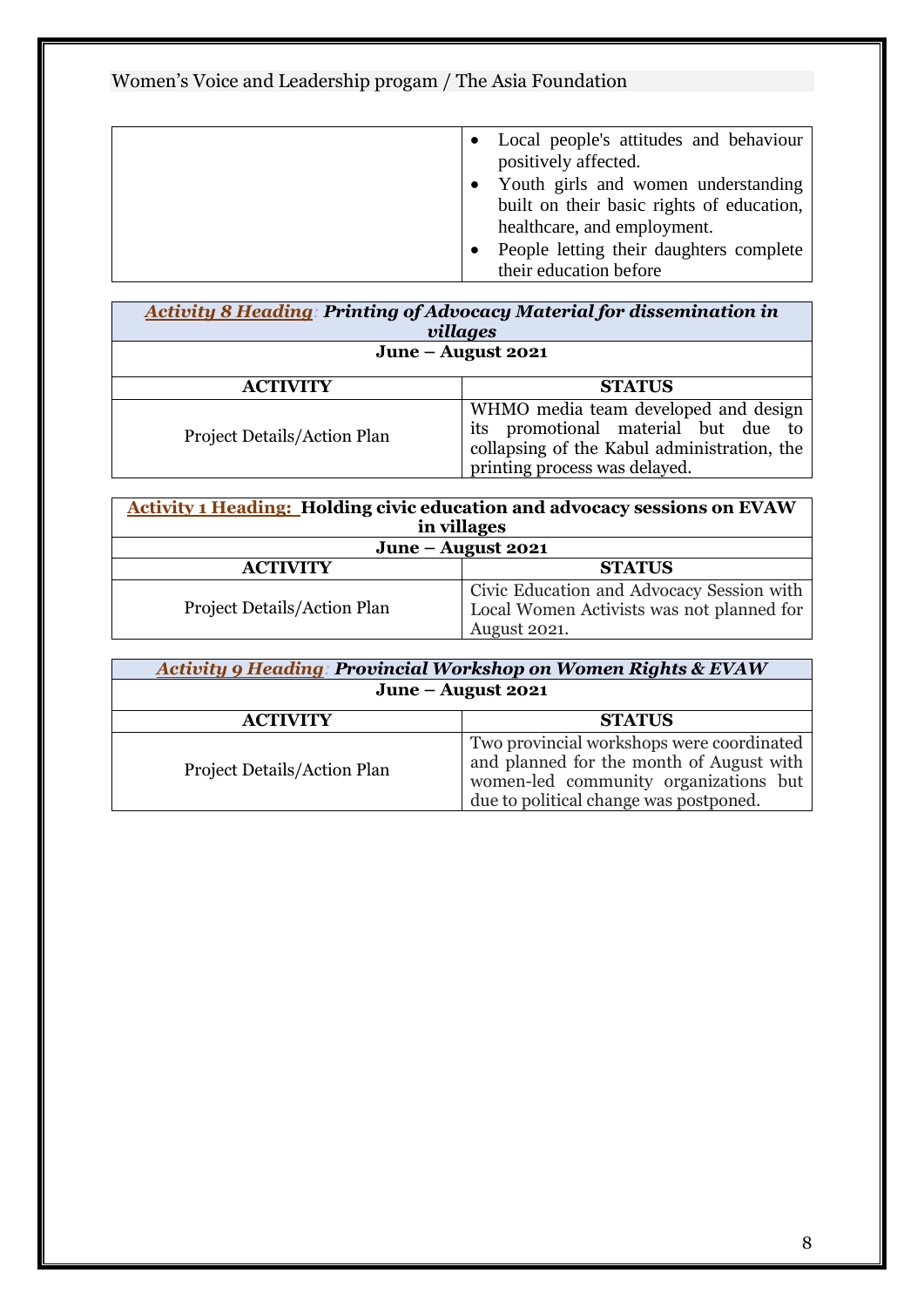# Women's Voice and Leadership progam / The Asia Foundation *Activity 10 Heading: Meetings with Project Stakeholders* **TITULIANI ANGLICA ANGLICA ANGLICA ANGLICA ANGLICA ANGLICA ANGLICA ANGLICA ANGLICA ANGLICA ANGLICA ANGLICA ANG** *TANDONIA* **TITHINII**

#### **WHMO WVL Team conducted several meetings with project stakeholders**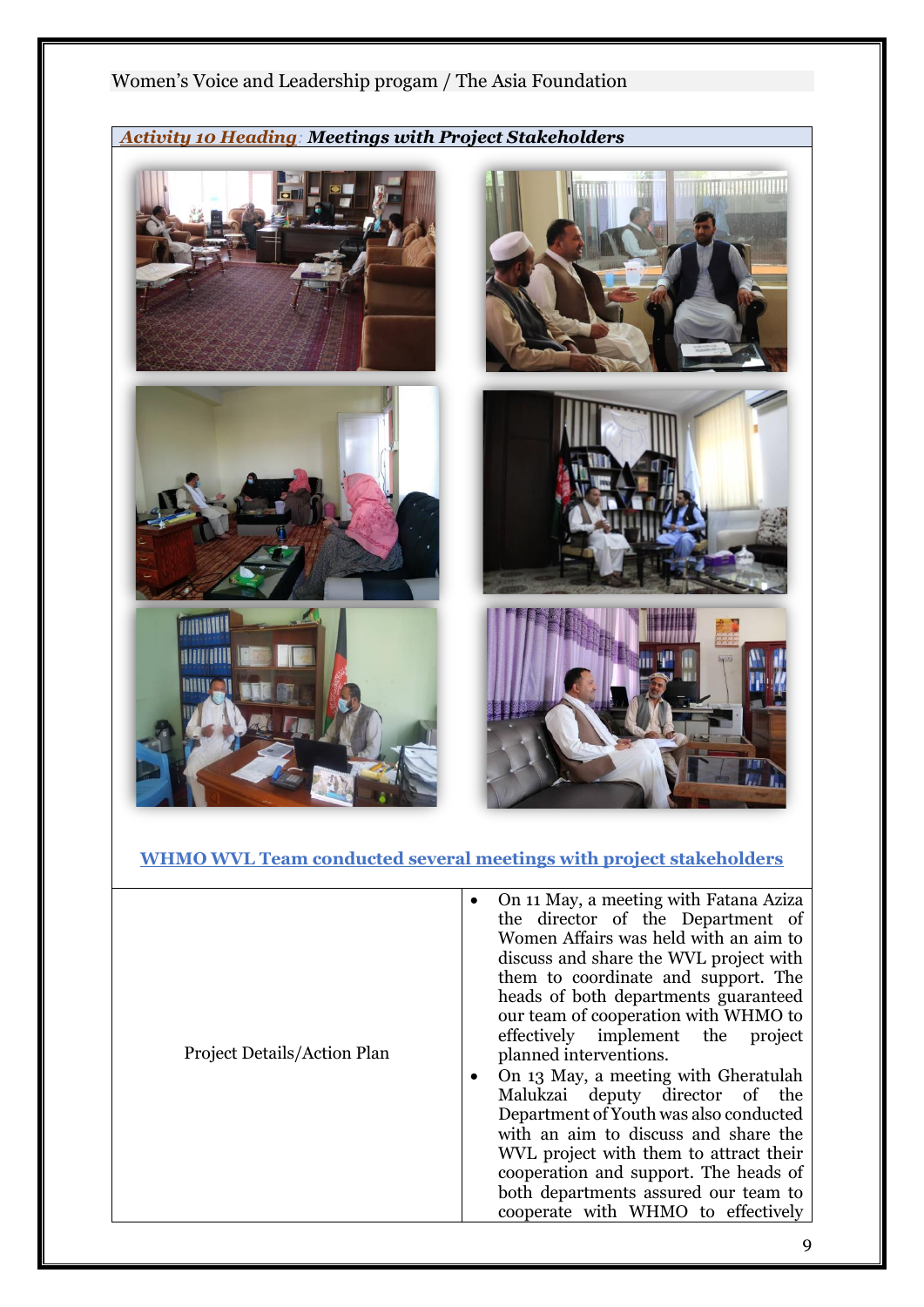|   | planned<br>implement<br>the<br>project                                         |
|---|--------------------------------------------------------------------------------|
|   | interventions.                                                                 |
|   | On the 17th of June, the WHMO project                                          |
|   | officer paid a visit to Afghanistan                                            |
|   | Independent<br>Human<br>Rights                                                 |
|   | Commission (AIHRC) where he met with                                           |
|   | "Mr.<br>provincial<br>director<br>its                                          |
|   | Shamsulrahman Habibi" to exchange                                              |
|   | views and ideas on the challenges faced                                        |
|   | by women in Nangarhar province. They                                           |
|   | discussed how equality between women                                           |
|   | and men can be attained and how all                                            |
|   | forms of discrimination against women<br>can be eliminated. Mr. Habibi further |
|   | added achieving equality between                                               |
|   | and men<br>women<br>requires<br>a                                              |
|   | comprehensive understanding of the                                             |
|   | ways in which women experience                                                 |
|   | discrimination and are denied equality                                         |
|   | so as to develop appropriate strategies to                                     |
|   | eliminate<br>such discrimination.<br>He                                        |
|   | sounded committed to working for                                               |
|   | women's basic rights and eliminating                                           |
|   | violence against them.                                                         |
|   | On the 13th of June, 2021, WHMO                                                |
|   | provincial Project Manager met with the                                        |
|   | deputy director of the Department of                                           |
|   | Cultural and Information Mr. Ahmad                                             |
|   | Shah Safi. The purpose of this meeting                                         |
|   | was to discuss women's rights and<br>violence against women in Nangarhar       |
|   | province. The deputy director expressed                                        |
|   | his views that there are some groups of                                        |
|   | women generally in Afghanistan and                                             |
|   | specifically in Nangarhar who face                                             |
|   | additional forms of discrimination based                                       |
|   | on their age, ethnicity, nationality,                                          |
|   | religion, health status, marital status,                                       |
|   | education, disability, and socioeconomic                                       |
|   | status, among other grounds. During the                                        |
|   | meeting,<br>Mr.<br>Attullah<br>Mohmand,                                        |
|   | WHMO provincial director, and Lema                                             |
|   | Shirzad shared WVL Project objectives<br>with<br>Commission<br>further<br>for  |
|   | cooperation in terms of coordination and                                       |
|   | women and girls' vulnerabilities in the                                        |
|   | Nangarhar province.                                                            |
| ٠ | On the 12th of July, the WHMO project                                          |
|   | officer visited the Department of Social                                       |
|   | Affairs to conduct a meeting with "Mr.                                         |
|   | Fazal Hadi Fazalizi", the director in                                          |
|   | which they exchanged their views on the                                        |
|   | challenges preventing women from                                               |
|   | education, employment, and political                                           |
|   | participation in Nangarhar province.                                           |
|   | They discussed how the gap between                                             |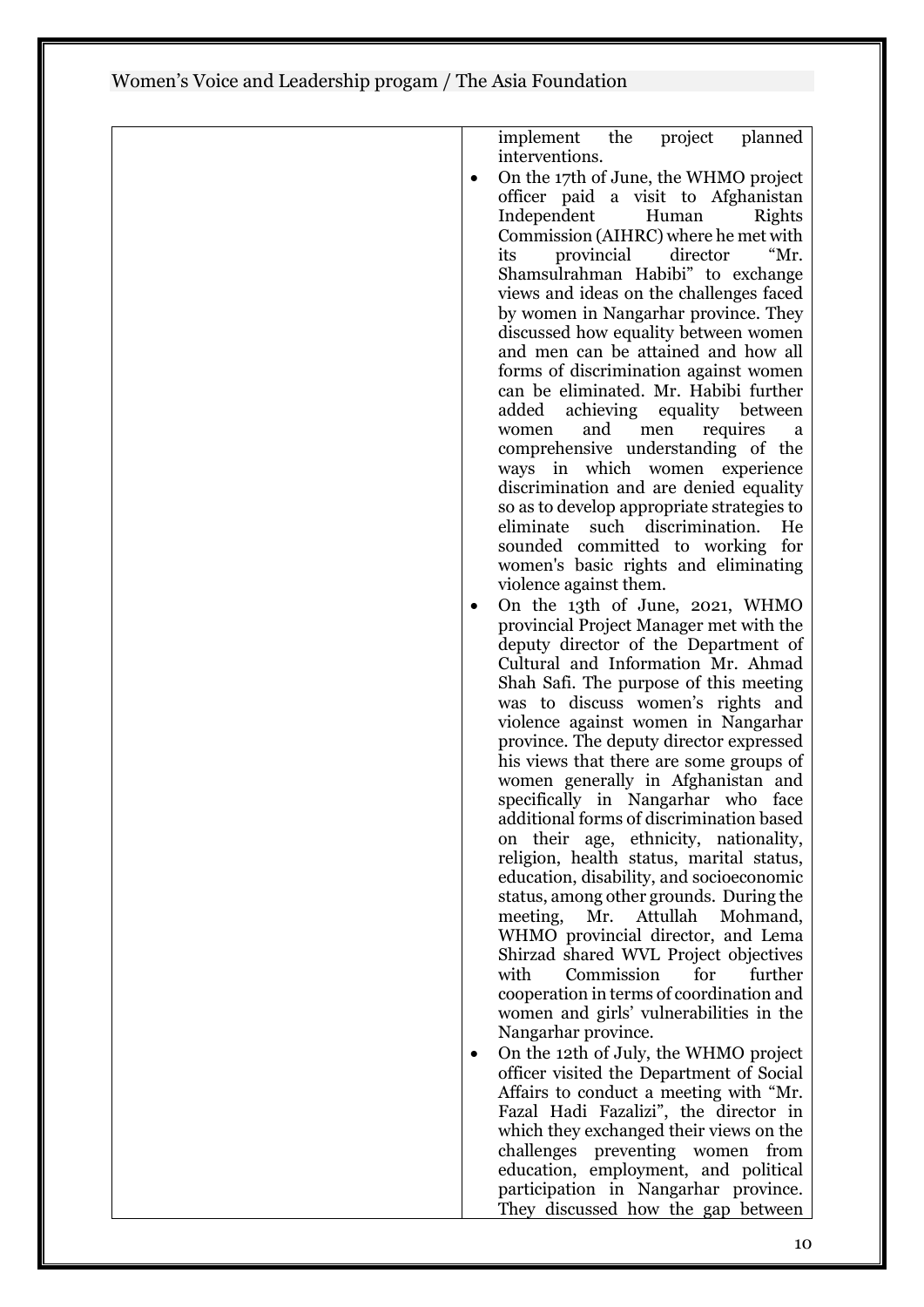|                    | women and men can be bridged and<br>leveled<br>how<br>and<br>all<br>forms<br>of    |
|--------------------|------------------------------------------------------------------------------------|
|                    | discrimination against women can be                                                |
|                    | eradicated. Mr. Fazalizi then continued                                            |
|                    | that bridging the gap among women and                                              |
|                    | men will require a comprehensive                                                   |
|                    | understanding of the ways in which<br>women experience discrimination and          |
|                    | are denied equality. So, our government                                            |
|                    | needed to develop appropriate strategies                                           |
|                    | to eliminate such discrimination. He                                               |
|                    | showed his commitment to working for                                               |
|                    | women's basic rights and eliminating                                               |
|                    | violence against them in society.<br>On the 25th of July, 2021, WHMO Team          |
|                    | held a meeting with civil society and                                              |
|                    | women rights activist Ms. Hamida                                                   |
|                    | Malikzai, to discuss women's rights and                                            |
|                    | violence against women in Nangarhar                                                |
|                    | province. Ms. Malikzai expressed her                                               |
|                    | observations that there are some groups<br>of women generally in Afghanistan and   |
|                    | specifically in Nangarhar who face                                                 |
|                    | additional forms of discrimination based                                           |
|                    | on their age, ethnicity, nationality,                                              |
|                    | religion, health status, marital status,                                           |
|                    | education, disability, and socioeconomic                                           |
|                    | status, among other grounds. During the<br>Attullah<br>meeting,<br>Mr.<br>Mohmand, |
|                    | WHMO provincial director, and Lema                                                 |
|                    | Shirzad shared WVL Project objectives                                              |
|                    | for further cooperation in terms of                                                |
|                    | coordination and women and girls'                                                  |
|                    | Both appreciated the efforts of WHMO<br>$\bullet$                                  |
|                    | project team for raising awareness on<br>women rights and EVAW.                    |
|                    | They ensured to support the team                                                   |
|                    | whenever and wherever required in                                                  |
| <b>Key Results</b> | project implementation.                                                            |
|                    | They acknowledged the reality that<br>$\bullet$                                    |
|                    | violence is the main<br>obstacle<br>to                                             |
|                    | achievement of gender equality and                                                 |
|                    | women empowerment.<br>They further added that they would<br>$\bullet$              |
|                    | continue their mission to reduce gender-                                           |
|                    | based violence and gender inequalities.                                            |